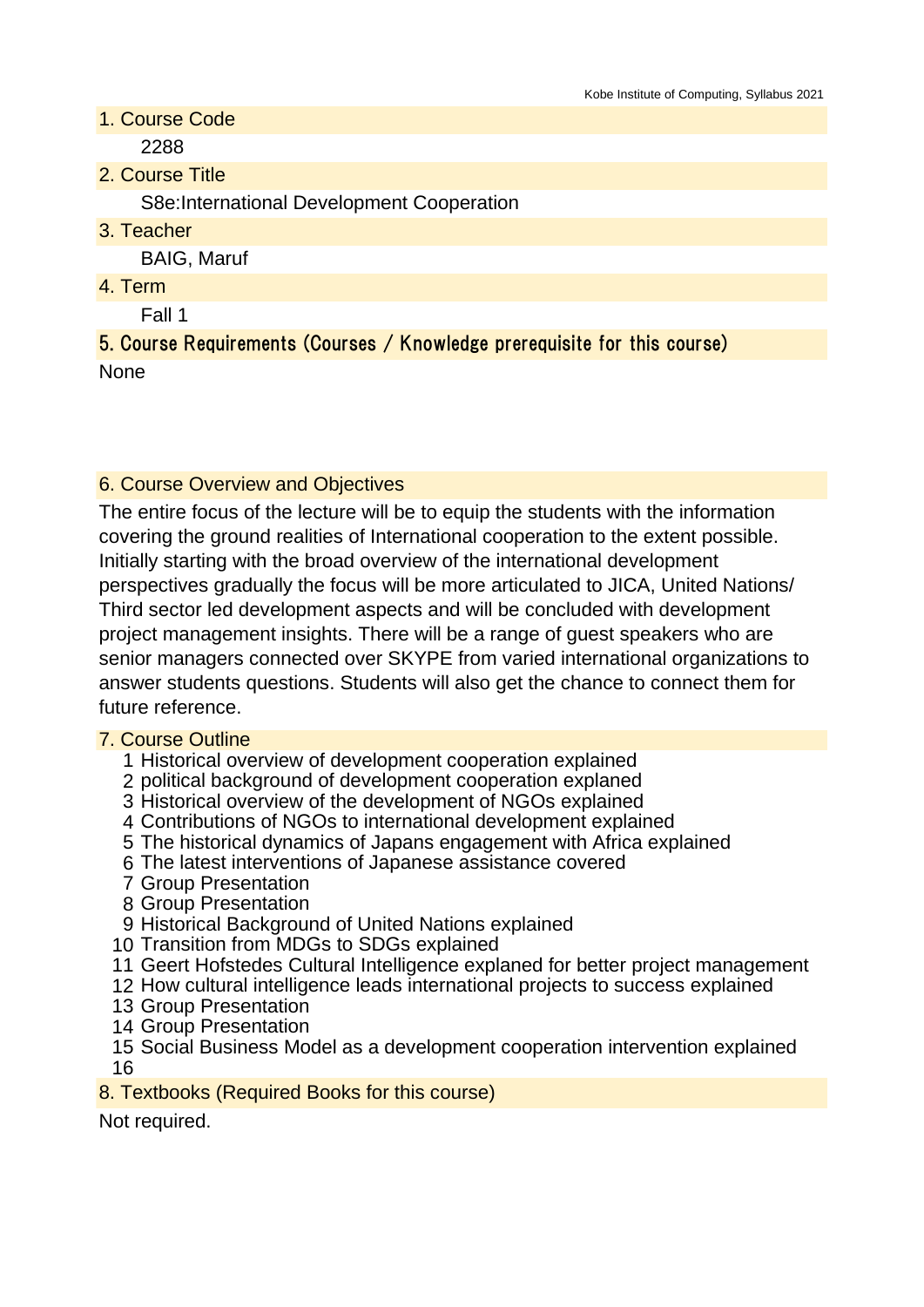## 9. Reference Books (optional books for further study)

A list of supplementary readings will be provided for the entire course in due course.

## 10. Course Goals (Attainment Targets)

- (1) Students get exposed to on the ground practices of development cooperation
- (2) Students get insights of Not For Profit Vs For profit interventions
- (3) Students consider cultural aspects in developing projects/programs
- (4)
- $(5)$
- (6) (7)
- $(8)$

11. Correspondence relationship between Educational goals and Course goals

| Educational goals of the school | <b>Course Goals</b>                                                          |                            |     |  |
|---------------------------------|------------------------------------------------------------------------------|----------------------------|-----|--|
| High level ICT                  | <b>Basic academic skills</b>                                                 |                            |     |  |
| skills                          | Specialized knowledge and literacy                                           |                            |     |  |
| Human skill<br>(Tankyu skill)   | Ability to continually improve own strengths                                 |                            |     |  |
|                                 | Ability to discover and Problem setting<br>resolve the problem<br>in society |                            |     |  |
|                                 |                                                                              | <b>Hypothesis planning</b> |     |  |
|                                 |                                                                              | <b>Hypothesis testing</b>  |     |  |
|                                 |                                                                              | Practice                   |     |  |
|                                 | Fundamental                                                                  | Ability to step forward    | 3)  |  |
|                                 | Competencies for                                                             | Ability to think through   | ΄3  |  |
|                                 | <b>Working Persons</b>                                                       | Ability to work in a team  | (3) |  |
| <b>Professional ethics</b>      |                                                                              |                            |     |  |

# 12. Evaluation

| <b>Goals</b>            | Evaluation method & point allocation |             |                |     |                                  |       |
|-------------------------|--------------------------------------|-------------|----------------|-----|----------------------------------|-------|
|                         | examination                          | <b>Quiz</b> | <b>Reports</b> |     | <b>Presentation Deliverables</b> | Other |
| $^{\prime}$ 1           |                                      |             |                | ◠   |                                  |       |
| $\overline{2}$          |                                      |             |                | ⊂   |                                  |       |
| $\left 3\right\rangle$  |                                      |             |                |     |                                  |       |
| $\left 4\right\rangle$  |                                      |             |                |     |                                  |       |
| $\left(5\right)$        |                                      |             |                |     |                                  |       |
| $\overline{6}$          |                                      |             |                |     |                                  |       |
|                         |                                      |             |                |     |                                  |       |
| (8)                     |                                      |             |                |     |                                  |       |
| Allocation              |                                      |             |                | 100 |                                  |       |
| 13. Evaluation Criteria |                                      |             |                |     |                                  |       |
| Examination             |                                      |             |                |     |                                  |       |
|                         |                                      |             |                |     |                                  |       |
|                         |                                      |             |                |     |                                  |       |
| Quiz                    |                                      |             |                |     |                                  |       |
|                         |                                      |             |                |     |                                  |       |
|                         |                                      |             |                |     |                                  |       |
|                         |                                      |             |                |     |                                  |       |
| <b>Reports</b>          |                                      |             |                |     |                                  |       |
|                         |                                      |             |                |     |                                  |       |
|                         |                                      |             |                |     |                                  |       |
|                         |                                      |             |                |     |                                  |       |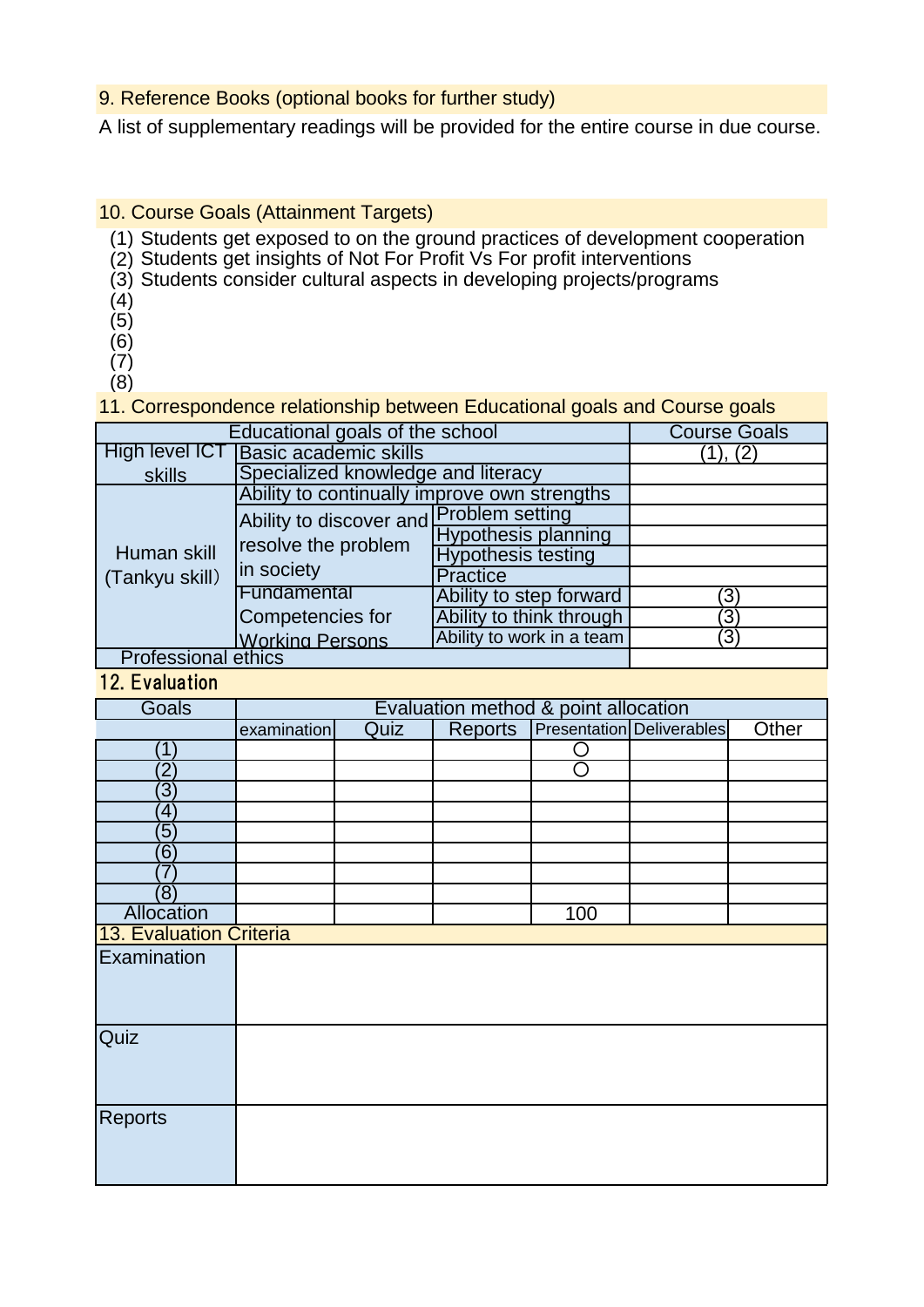|                                                                  | Presentation                                                                                                         | This course is not purely technical. As long as students<br>demonstrated clarity of the concept by reflecting the materials<br>covered they fulfill the core expectation. Variation of students<br>English proficiency is wide sperad hence the instructor entirely<br>focuses on their concenptual clarity and sincere effort for better |  |  |  |
|------------------------------------------------------------------|----------------------------------------------------------------------------------------------------------------------|-------------------------------------------------------------------------------------------------------------------------------------------------------------------------------------------------------------------------------------------------------------------------------------------------------------------------------------------|--|--|--|
|                                                                  | <b>Deliverables</b>                                                                                                  |                                                                                                                                                                                                                                                                                                                                           |  |  |  |
| Other                                                            |                                                                                                                      |                                                                                                                                                                                                                                                                                                                                           |  |  |  |
| 14. Active Learning                                              |                                                                                                                      |                                                                                                                                                                                                                                                                                                                                           |  |  |  |
| Hourly percentage of active learning within the whole class time |                                                                                                                      |                                                                                                                                                                                                                                                                                                                                           |  |  |  |
|                                                                  | Sometimes<br>Active learning such as problem solving assignment using the<br>knowledge and skills acquired in class. |                                                                                                                                                                                                                                                                                                                                           |  |  |  |
|                                                                  | All the time<br>2 Active learning such as group works and discussions.                                               |                                                                                                                                                                                                                                                                                                                                           |  |  |  |
|                                                                  | Sometimes<br>3 Outcome presentations and feedbacks.                                                                  |                                                                                                                                                                                                                                                                                                                                           |  |  |  |
|                                                                  | 4 Students actively make decisions on how the class should be<br>conducted.                                          |                                                                                                                                                                                                                                                                                                                                           |  |  |  |

## 15. Notes

1. Students may be requested to read supplementary materials before the class.

2. On top of JICA library, students might need to access open sources.

3. Electronic version of reading materials will be shared one week before the session.

4. Evaluation will be made entirely on the group presentation. Further instruction will be provided in due course.

# 16. Course plan

(Notice) This plan is tentative and might be changed at the time of delivery

Lesson 1-2: An overview on development cooperation and career prospects

(Lecture 120 mins, Discussion with online Resource Person 60

Literature review: Theories of Development Cooperation Brief on development partners JICA, USAID, UN, GEF, DFID, World Bank, DFAT (Australia), CIDA etc.  $\overline{\phantom{a}}$ 

Creation of new World Bank i.e. Asian Infrastructure Investment Bank South-South Cooperation

\*Online Session with resource persons: UNDP/ BRAC/ Grameen Bank/ ICT4D professionals Innovators from Africa/else